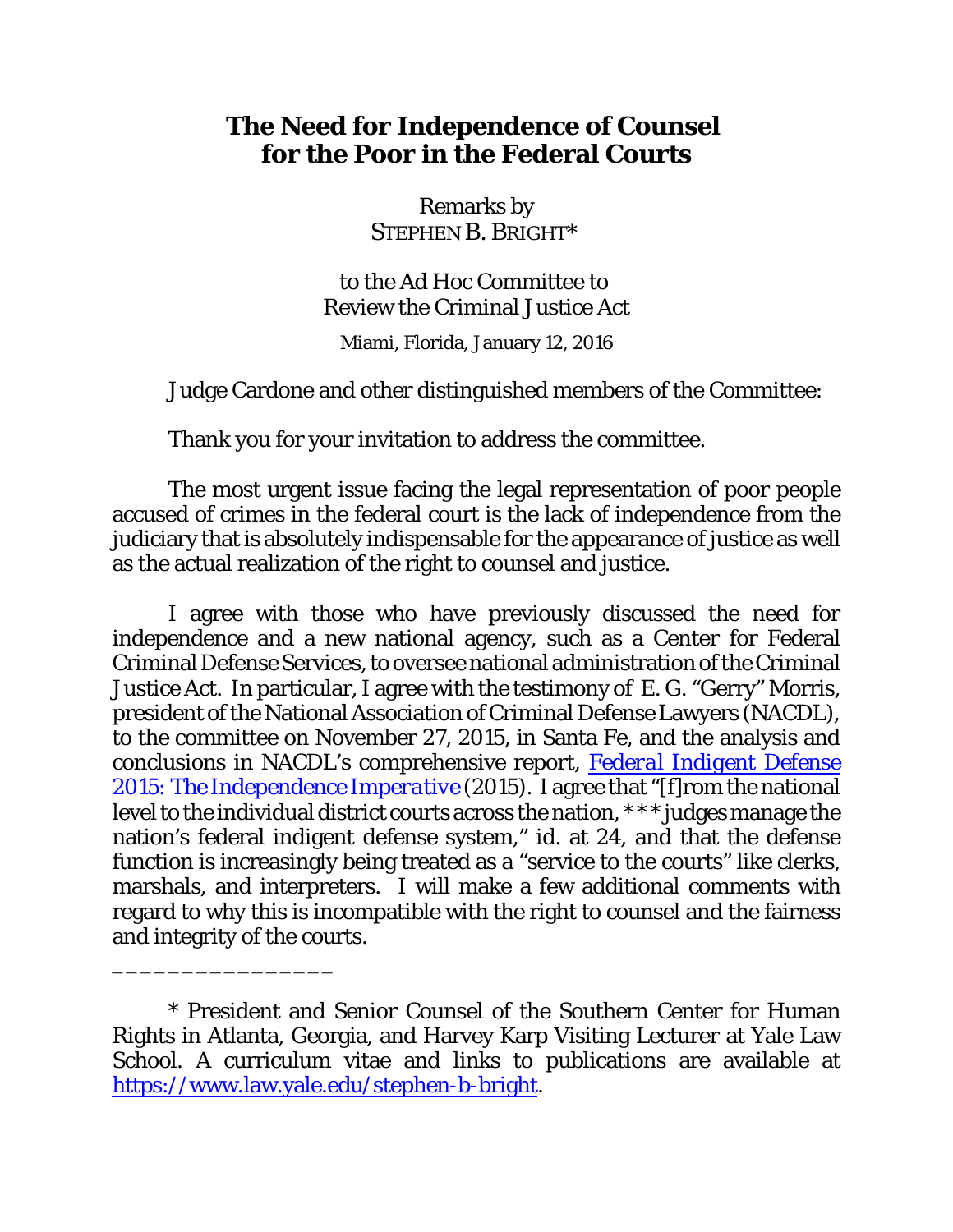The lack of independence is contrary to the very first of the American Bar Association's *Ten Principles of a Public Defense Delivery System* (2002), and to the responsibilities of judges and defense counsel. Independence allows both judges and defense counsel to perform their very different roles without interference. As the members of this committee know, serving as a federal judge is a full-time job with enormous responsibilities in managing dockets and resolving cases. Management of a public defense program is also a full-time job requiring certain experience, knowledge and expertise. Judges lack the time and expertise to run public defense systems and the in-depth knowledge of all aspects of particular cases and clients necessary to micromanage how they are defended right down to what experts will be retained, what testing will allowed, and what evaluations will be conducted. Such management may be to the detriment of the defendant and interferes with counsel's representation. There are also attorney-client privilege and work product complications when judges manage the defense.

When judges manage the defense, clients may receive less that the zealous representation guaranteed to them because some defense counsel will not do anything that might not meet the approval of a judge for fear of not receiving future appointments or some adverse consequence to the lawyer's office or program. Quite often those fears have a basis in fact, but even when they do not, the lawyer is still influenced by the perception that it matters. Representation of one accused should not include calculations of whether certain advocacy will have such an adverse impact.

I have observed this with regard to individual lawyers and public defender programs. Lawyers have told me that they cannot file certain motions – in one instance, a motion for continuance because the lawyer was not prepared for trial – because it will cost them future appointments by the judge and perhaps removal from the case. Independent public defender programs in Florida and Missouri took actions on behalf of their clients to limit their caseloads so that they could meet their legal and ethical obligations to their clients. $^1$  But lawyers in programs that are not independent cannot litigate these issues because it will cost them their jobs. As a result, actions on

<sup>1.</sup> *See Public Defender for Eleventh Circuit v. Florida*, 115 So.3d 261 (Fla. 2013); *State ex rel. Mo. Pub. Defender Comm'n v. Waters*, 370 S.W.3d 592 (Mo. 2012).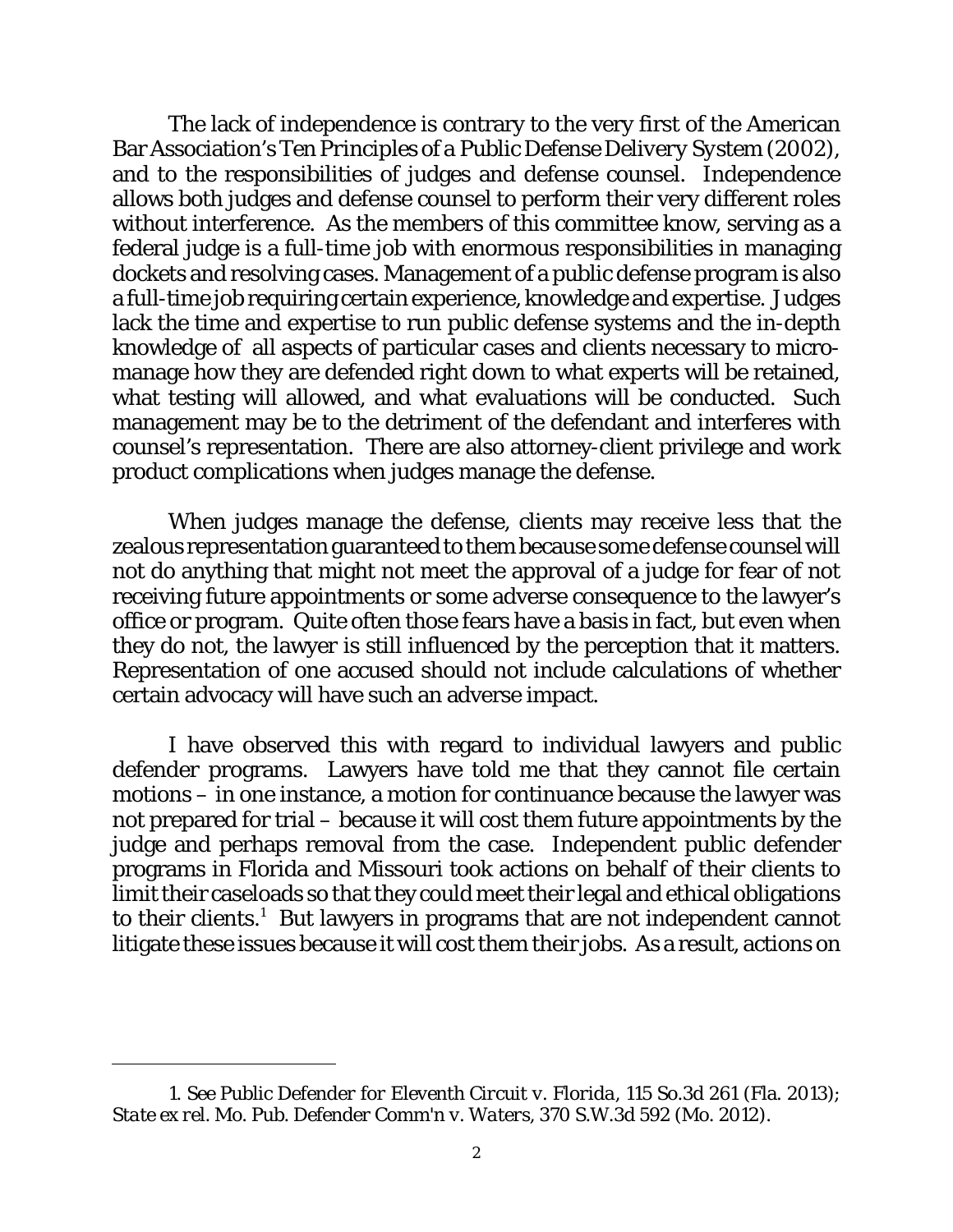behalf of their clients must be filed by independent organizations such as our office and the American Civil Liberties Union.<sup>2</sup>

When judges run the defense, clients are less likely to trust the lawyers assigned to them. The public is less likely to see the courts as credible and legitimate. Serious questions are raised when judges repeatedly appoint incompetent lawyers to defend the accused, arbitrarily reduce the compensation for appointed counsel, dismantle community defender offices in order to change public defenders, do not allow capital habeas units in the districts that need them the most, and micro-manage the defense of cases despite lacking the time and expertise to do so. In these and other instances, judges appear not to be holding "the balance nice, clear and true between the [prosecution] and the accused," 3 but to be influencing the outcome of cases by making it difficult, if not impossible, for the defense to contest the charges and present a defense. This is particularly so in the highly politicized, ideological court system of today, where some judges are outspoken with regard to controversial issues of criminal justice.

It does not reflect well on the federal judiciary or the fairness of the system when a judge who is a strong advocate for the death penalty and has advised government lawyers engaged in capital litigation on how to expedite executions, 4 overrules district judges and severely cuts funding for experts in capital cases. <sup>5</sup> The same in true in a non-capital case when a judge not only refuses to pay experts for their professional services, but also, without notice or opportunity to be heard, orders them, under penalty of contempt, to

4. *See* Edith H. Jones, *Death Penalty Procedures: A Proposal for Reform*, 53 TEX. BAR J. 850, 850-53 (1990); David Kaplan, *The Fryers Club Convention*, NEWSWEEK, Aug. 27, 1990, at 54.

5. For example, in the capital case of Elmer Garza in the Eastern District of Texas, the district court approved a budget of \$187,000 for experts and investigators, finding that it was reasonably necessary for an adequate defense. The Chief Judge of the Circuit reduced the budget to \$65,000. *United States v. Snarr & Garza*, 704 F.3d 368, 402-03 (5th Cir. 2013). This is only one of a number of cases in which defendants were severely disadvantaged because Chief Judge Edith Jones, with very little knowledge of their cases, cut funding for the defense.

<sup>2.</sup> *See*, *e.g.*, *Hurrell-Harring v. State*, 930 N.E.2d 217 (N.Y. 2010) (ACLU lawsuit to obtain counsel at arraignment and subsequent proceedings); *Heckman v. Williamson Cnty*., 369 S.W.3d 137 (Tex. 2012).

<sup>3.</sup> *Tumey v. Ohio*, 273 U.S. 510, 532 (1927).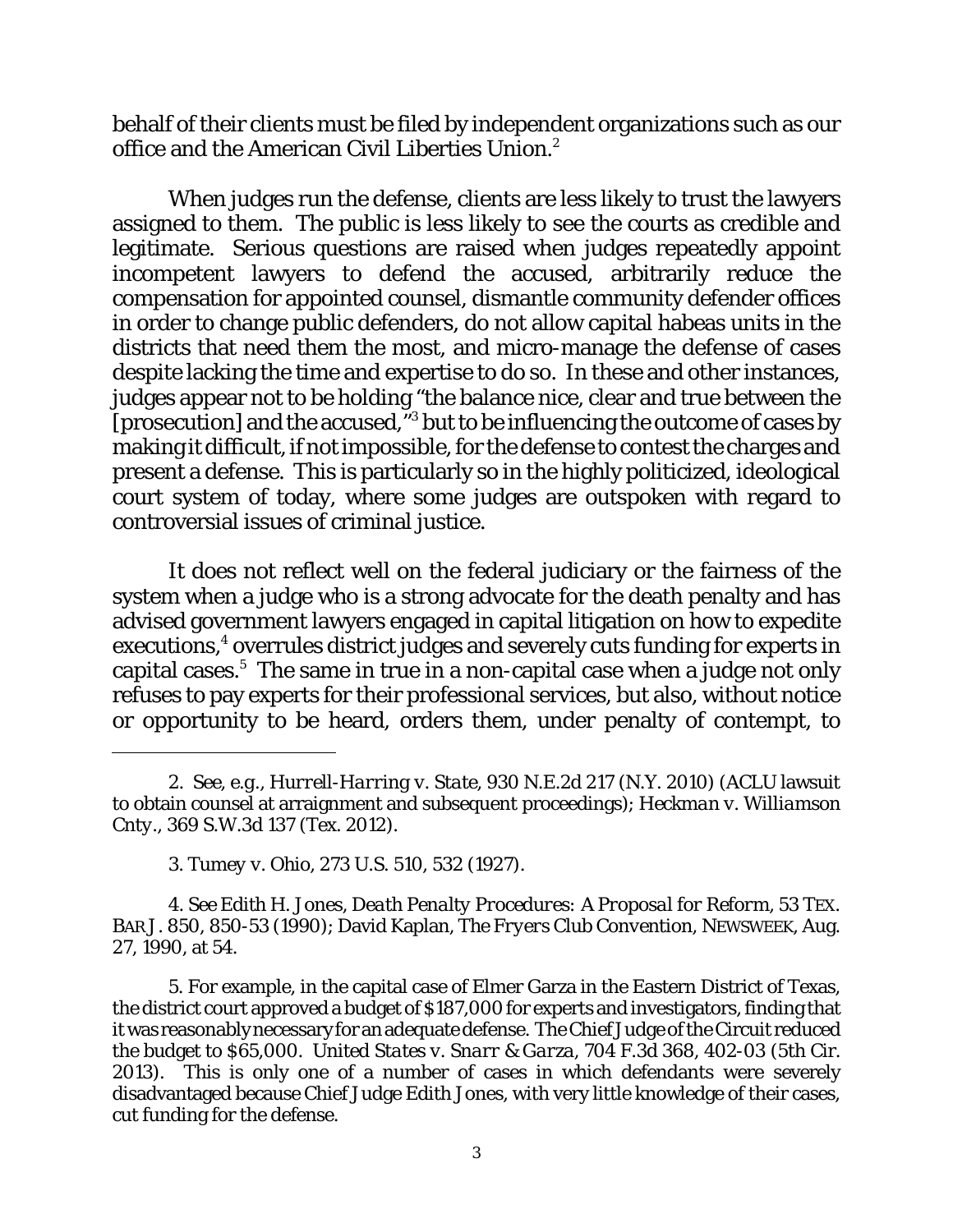continue to provide their services and testimony at trial. $^6\,$  Such treatment of experts, who have virtuallyno redress for deprivation of their services without just compensation, $^7$  is unconscionable. It also discourages experts from agreeing to being retained in other cases involving indigent defendants because they are, quite reasonably, reluctant to take on work for which they may not be compensated. Many simply cannot afford to take the risk.

Some judges appear more concerned about cost containment and administrative efficiency than insuring a zealous defense. For example, Judge Edith H. Jones sent a memorandum to chief judges and circuit executives about "cost containment" in complex cases, including capital cases.<sup>8</sup> Judge Jones cautioned her fellow judges against allowing "multiple, overlapping experts" such as "up to three psychiatrist/psychologist/neurologist-type experts" as well as "other *types* of experts," such as ones on culture.<sup>9</sup> She recommended placing "an outside dollar limit on all experts"<sup>10</sup> and "establishing guidelines for [the] general cost of representation" in capital cases. <sup>11</sup> However, because cases vary greatly in their complexity, these generalities are of no value in assessing the number and qualifications of members of a defense team required in a particular case. <sup>12</sup> And, because there

8. Memorandum from Edith H. Jones to All Chief Circuit Judges, All Circuit Execs., & Gary Bowden 2-4 (Mar. 11, 2011) [hereinafter "Jones memorandum"] (appended).

9. Jones memorandum at 2-3 [emphasis original].

10. *Id*. at 3.

11. *Id.* at 3, 4.

<sup>6.</sup> *See Marcum LLP v. United States*, 753 F.3d 1380 (Fed. Cir. 2013) (describing chief judge's reduction of payment authorized by the district court and ordering a forensic accounting firm to continue work, including providing expert testimony, but holding that CJA precluded the firm from recovering \$1.2 million it was denied for its services).

<sup>7.</sup> *See In re Marcum LLP*, 670 F.3d 636, 637 (5th Cir.2012) (holding that the only avenues of review of denial of compensation is a motion for reconsideration addressed solely to the chief judge or a mandamus action in the United States Supreme Court); *Marcum LLP v. United States*, *supra* (holding that the Court of Claims had no jurisdiction to consider the denial of compensation because jurisdiction would undermine the CJA's "self-executing remedial scheme for the review of fee awards").

<sup>12.</sup> The American Bar Association's *Guidelines for the Appointment and Performance of Defense Counsel in Death Penalty Cases*, 31 HOFSTRA L. REV. 913 (2003), recognize that experts specializing in various subjects may be needed on the same case. *Id*.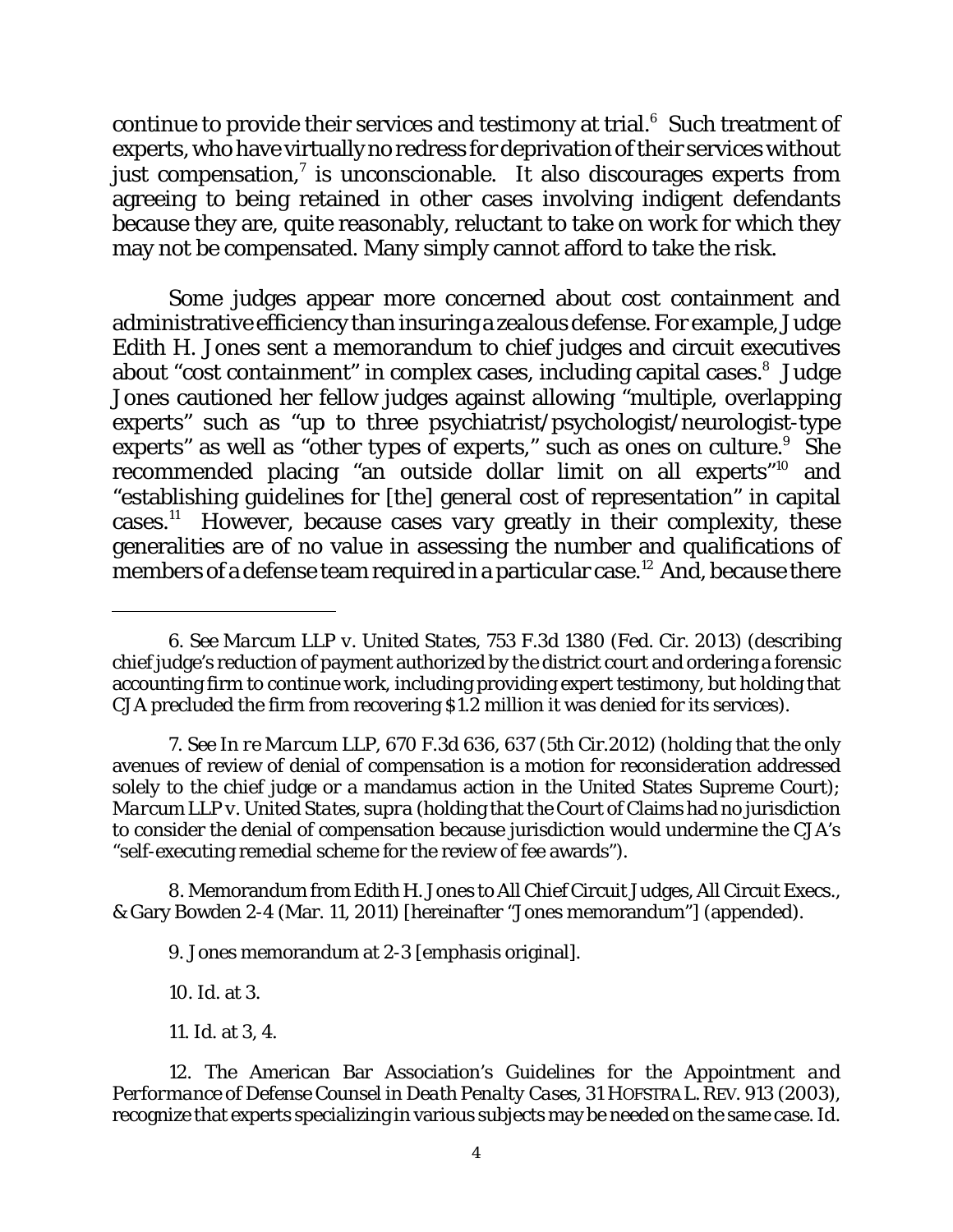is no limitation on what can be spent in *prosecuting* a case, limitations on defense expenditures may deny the defendant a fair trial that results in a death sentence.

Capital cases range from those involving a automobile hijacking with a single victim by a single perpetrator who is promptly apprehended close to the scene of the crime to enormously complex cases involving multiple defendants and multiple informants engaged in complex conspiracies that occur over a long period of time in numerous places that require hundreds of witnesses and scores of experts. Some, like the embassy bombings, occur outside of the United States and require extensive travel to other countries. Cases may be resolved with plea dispositions, trials that lasts a few days or weeks, and trials that last for many months.

As with the facts regarding guilt and innocence, issues regarding mitigation vary widely from one defendant to another, requiring different investigations, evaluations, consultations and expert testimony. For example, a number of experts may be required to assess a defendant who was born with fetal alcohol syndrome, subject to unconscionable abuse as a child, suffered severe brain damage, experienced trauma as a child and adult, and has symptoms of schizophrenia, bi-polar or some other major mental disorder. Cultural influences may be critical in understanding a client's behavior regarding an offense, interaction with law enforcement, understanding of judicial proceedings, demeanor in court, relationship to the defense team and myriad aspects of mitigation.<sup>13</sup> A cultural expert may be essential in providing the jury with an understanding of how the client saw the world and the context in which he made decisions.

These critical mitigating factors are often not easily identified but require hours of painstaking work. An assessment of some severely damaged and mentally impaired defendants may require, among other things, development of an extensive, multi-generational social history; specialized

at 958-59. *See also*, *e.g.*, *Caro v. Woodford*, 280 F.3d 1247 (9th Cir. 1999), *cert. denied*, 536 U.S. 951 (2002) (holding that, although counsel consulted four experts, including a medical doctor, a psychologist, and a psychiatrist, they were ineffective in failing to consult a neurologist or toxicologist who could have explained the urological effects of defendant's extensive exposure to pesticides).

<sup>13.</sup> *See* Scharlette Holdman & Christopher Seeds, *Cultural Competency in Capital Mitigation*, 38 HOFSTRA L. REV. 883 (2008).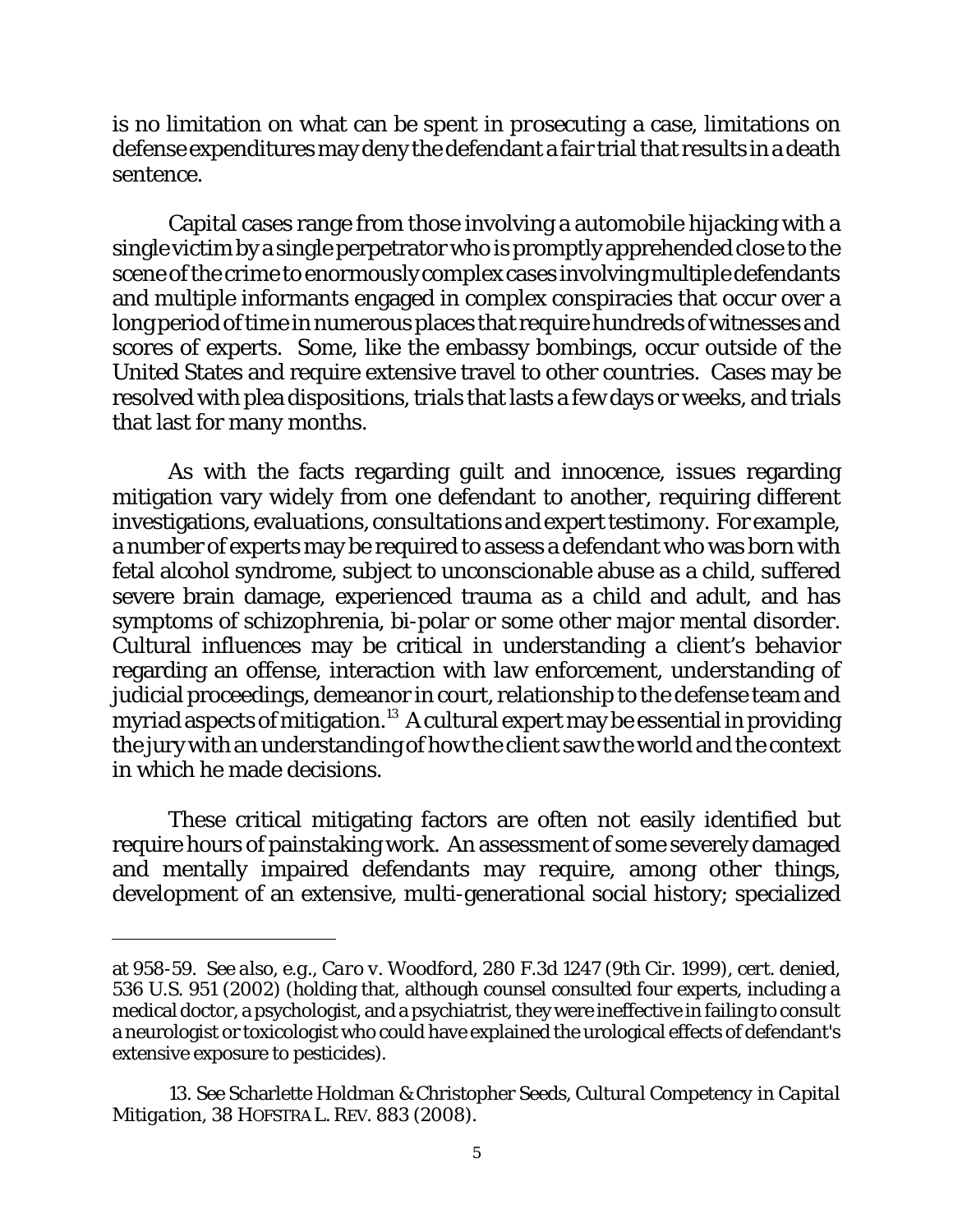psychological testing; magnetic resonance imaging (MRI); electroencephalograms (EEG); Positron Emission Tomography Scan (PET-scan or PET imaging); and/or computerized (axial) tomography (CT or CAT) scans. Attorneys, mitigation specialists and medical professionals who specialize in identifying mental issues, brain damage, the results of trauma and other mitigating factors and are dealing with the client, his family, and others familiar with him, are far more likely to correctly assess what is needed than a judge who does not have the time or expertise to make an evaluation or the circuit's chief judge, who is even further removed from the situation. $^{14}$ 

As previously noted, these cost concerns and limits on evidence do not apply to the prosecution of capital cases, only the defense. Among the many examples of the unlimited budgets to prosecute cases is a capital case in Atlanta in which the United States retained one more "overlapping experts" than Judge Jones would approve – forensic psychiatrist Michael Welner, neuropsychologist Joel Morgan, neuropsychologist Bernice Marcopulos and psychiatrist Robert Trestman at a cost of \$475 per hour for each. The total costs for the experts, who were not allowed to testify because the prosecution misled the judge regarding them, was \$150,000. $^{15}\,$  It would have been far more had any of them testified. There was simply no limit on the prosecution's expenditures for experts.

Judge Jones's memorandum is remarkable for its entire focus on cutting costs without a single sentence about improving legal representation in complex and capital cases. It appears that Judge Jones has not circulated a similar document on improving representation despite the abundance of examples from the Fifth Circuit of ways that representation could be improved, starting with the very basic requirement that attorneys handling federal habeas corpus cases be sufficiently competent to file the petitions

<sup>14.</sup> Judge Jones also discouraged hiring mitigating specialists who are attorneys and warned against allowing spouses and other "close relatives" to be part of the defense team. Jones memorandum at 2. But this is also too general to be helpful. It fails to take into account the individual characteristics, experiences and expertise of the people involved. Some of the very best mitigation work in the country is being done by people who are members of the bar but found their calling in investigating the life and backgrounds of people facing the death penalty. Similarly, some lawyers who go into practice with their spouses and/or children provide exceptional representation in all types of cases.

<sup>15.</sup> Bill Rankin, *Costs Questioned in Failed [Death Penalty Case](http://www.ajc.com/news/news/local/costs-questioned-in-failed-death-penalty-case-1/nRBbs/)*, ATLANTAJ-CONST., August 13, 2012.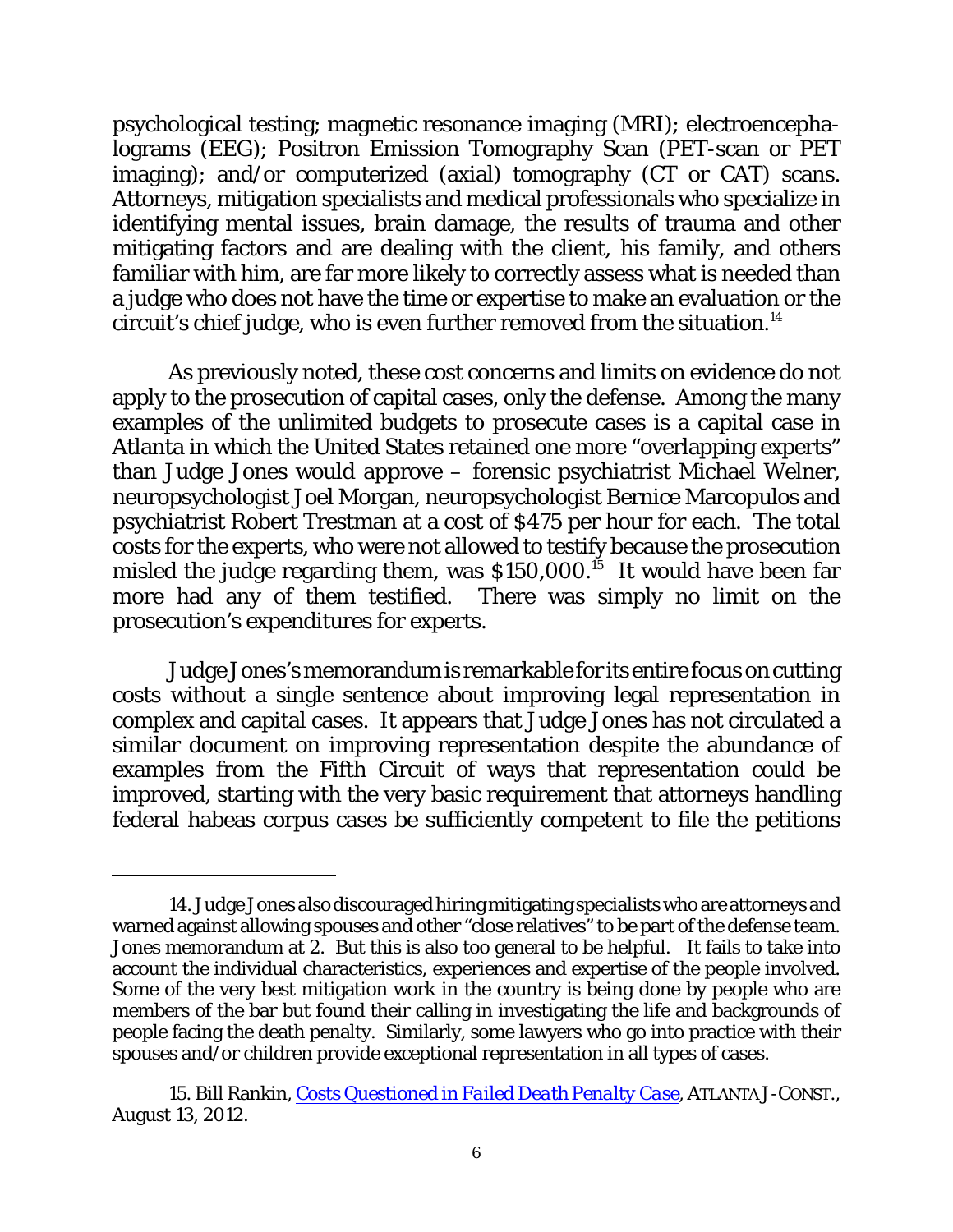within the statute of limitations. Surely lawyers who grossly neglect their obligations and fail their clients so completely should be referred to the state bar for disciplinary action and not be allowed to take additional cases. But this has not happened in the Fifth Circuit or anywhere else. A number of lawyers have missed the statute of limitations in more than one case.

Judge Jones also suggested that Chief Circuit Judges should have the power to prevent federal public defenders from one circuit defending capital cases in another.<sup>16</sup> This would give federal judges another major administrative task of assessing the representation needs in individual cases and the capacities of federal defender programs or capital habeas units within them. Preventing representation of a defendant by a public defender from another state would certainly have the appearance of depriving one facing the death penalty of adequate legal representation. Often it would accomplish just that. This is particularly so in states like Texas where post-conviction representation in the state and federal courts has been a disgrace to the state, the legal profession and the judiciary for decades with lawyers missing statutes of limitations, filing incomprehensive pleadings, and abandoning their clients. 17

<sup>16.</sup> Jones memorandum at 7. The federal government sends its prosecutors all over the country to represent the United States in capital cases, but Judge Jones did not express concern about that.

<sup>17.</sup> *See*, *e.g.*, Lincoln Caplan, *[The Death Penalty in Texas and](http://www.newyorker.com/news/news-desk/the-death-penalty-in-texas-and-a-conflict-of-interest?intcid=mod-latest) a Conflict of Interest*, NEWYORKER, Dec. 3, 2015 (describing the failure of a Texas lawyer to raise an issue because of a conflict of interest); *Holiday v. Stephens*, 136 S.Ct. 387 (2015) (Sotomayor, J., dissenting from the denial of certiorari)(expressing the view that new counsel should have been appointed after Texas lawyers abandoned death-sentenced inmate); Brandi Grissom, [Condemned man's lawyers stop helping, cite](http://www.dallasnews.com/news/state/headlines/20151116-condemned-mans-lawyers-stop-helping-cite-false-hope.ece) 'false hope,' DALLASDAILYNEWS, Nov. 16 2015 (describing lawyers who abandoned death-sentenced inmate and then opposed efforts to get other lawyers); *Perez v. Stephens*, 745 F.3d 174 (5th Cir. 2014) (describing Texas lawyer's failure to file a notice of appeal after district court denied habeas petition challenging Texas conviction and death sentence), *id*. at 182 (Dennis, J., dissenting) (Attorney "egregiously breached her duty to Perez as his attorney by abandoning him without notice and causing him to lose his right to appeal."); Lise Olsen, [Lawyers' late](http://www.chron.com/news/houston-texas/article/Slow-paperwork-in-death-row-cases-ends-final-1736308.php) [filings can be deadly for inmates](http://www.chron.com/news/houston-texas/article/Slow-paperwork-in-death-row-cases-ends-final-1736308.php), HOUSTONCHRONICLE, March 22, 2009 (describing failure of Texas lawyers to file within the federal statute of limitations in several cases); Maro Robbins, *Convict's odds today may rest on gibberish*, SAN ANTONIO EXPRESS-NEWS, Aug. 24, 2006 (describing incomprehensible pleading filed on behalf of Texas inmate shortly before his execution).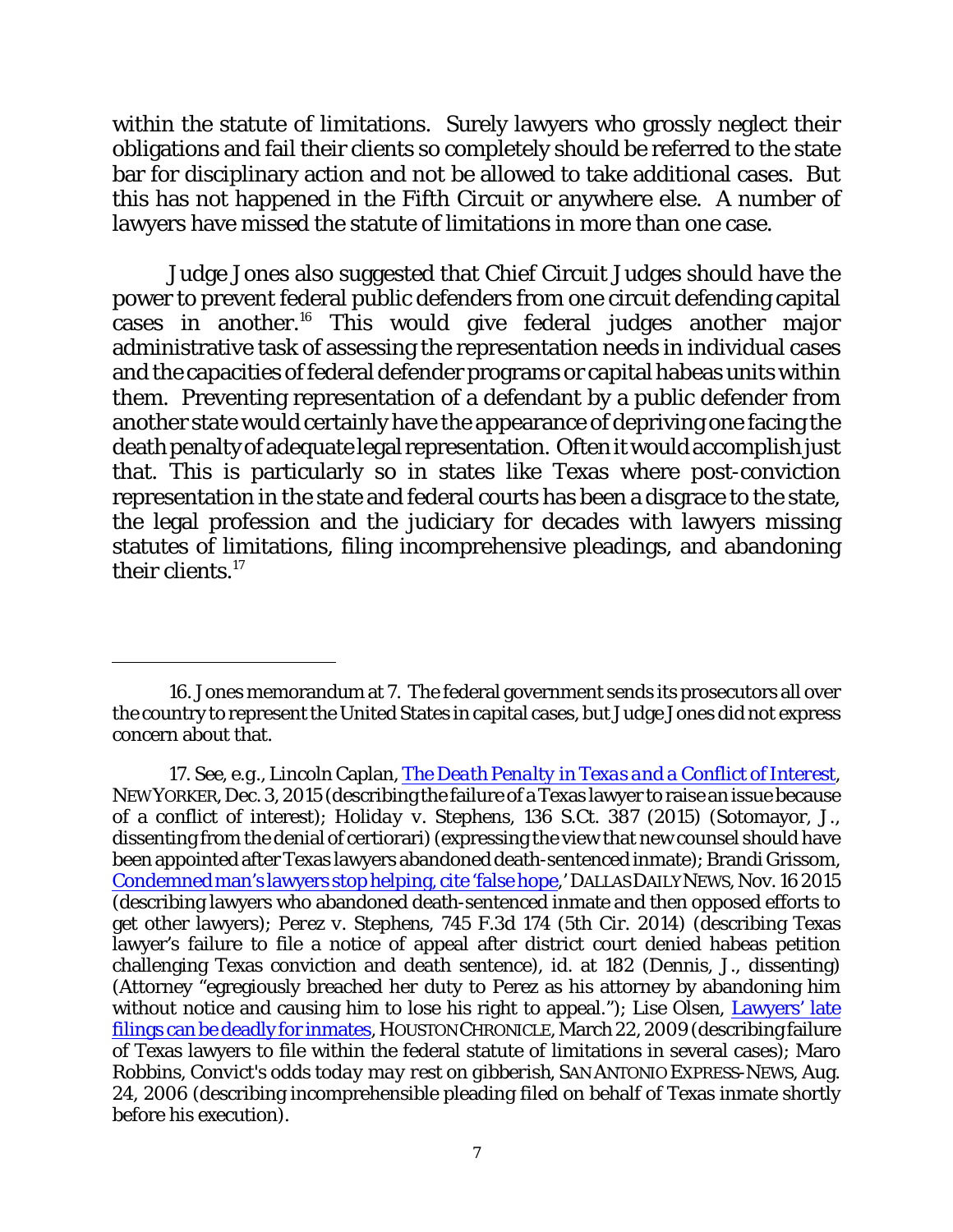The presence of more Capital Habeas Units in federal defender offices would go a long way toward ensuring representation by lawyers sufficiently competent to file their papers on time. And, beyond that, they would represent their clients competently by employing lawyers, mitigation specialists and others with an expertise in capital habeas representation that result in competent representation and, over time, economies of scale. Such units are long overdue in Texas and other states that condemn large numbers of people to death. Where demand is great enough, new programs should be created so that the condemned are not represented by lawyers who are not capable of handling capital habeas cases.

I encourage the committee to investigate the lack of capital habeas units in some of the jurisdictions where they are most needed, such as the entire Fifth Circuit. A capital habeas unit was established in one district in Florida only after it came to light that Florida lawyers had missed the statute of limitations in at least  $34$  capital habeas corpus cases.<sup>18</sup> Throughout the country, lawyers assigned to represent condemned inmates had missed the statute of limitations for filing federal habeas corpus petitions in at least 80 cases by mid-November,  $2014$ ,<sup>19</sup> depriving their clients of any review of their cases by federal courts. The clients are executed, but the lawyers are not sanctioned in any way. Many of the lawyers have been assigned to other cases and missed the statute of limitations in them as well. This is a deadly game of roulette, not a system of justice. The judges who manage the system of representation bear much of the responsibility. Independent programs at both the district and national level are urgently needed if there is to be any hope of justice in these life-or-death cases, as there should be.

Accordingly, I urge the full independence from the judiciary of all programs for providing counsel to poor people accused of crimes and the creation of a national agency, such as a Center for Federal Criminal Defense Services, to oversee national administration of the Criminal Justice Act.

<sup>18.</sup> *Lugo v. Secretary*, 750 F.3d 1198, 1212-13 (11th Cir. 2014), *id*. at 1216-18, 1222-26 (Martin, J., concurring)(listing 34capital cases in Florida in which lawyers missed the statute of limitations).

<sup>19.</sup> Ken Armstrong, [When lawyers](http://www.washingtonpost.com/sf/national/2014/11/16/when-lawyers-stumble-only-their-clients-fall/) stumble, only their clients fall, WASHINGTONPOST, Nov. 16, 2014.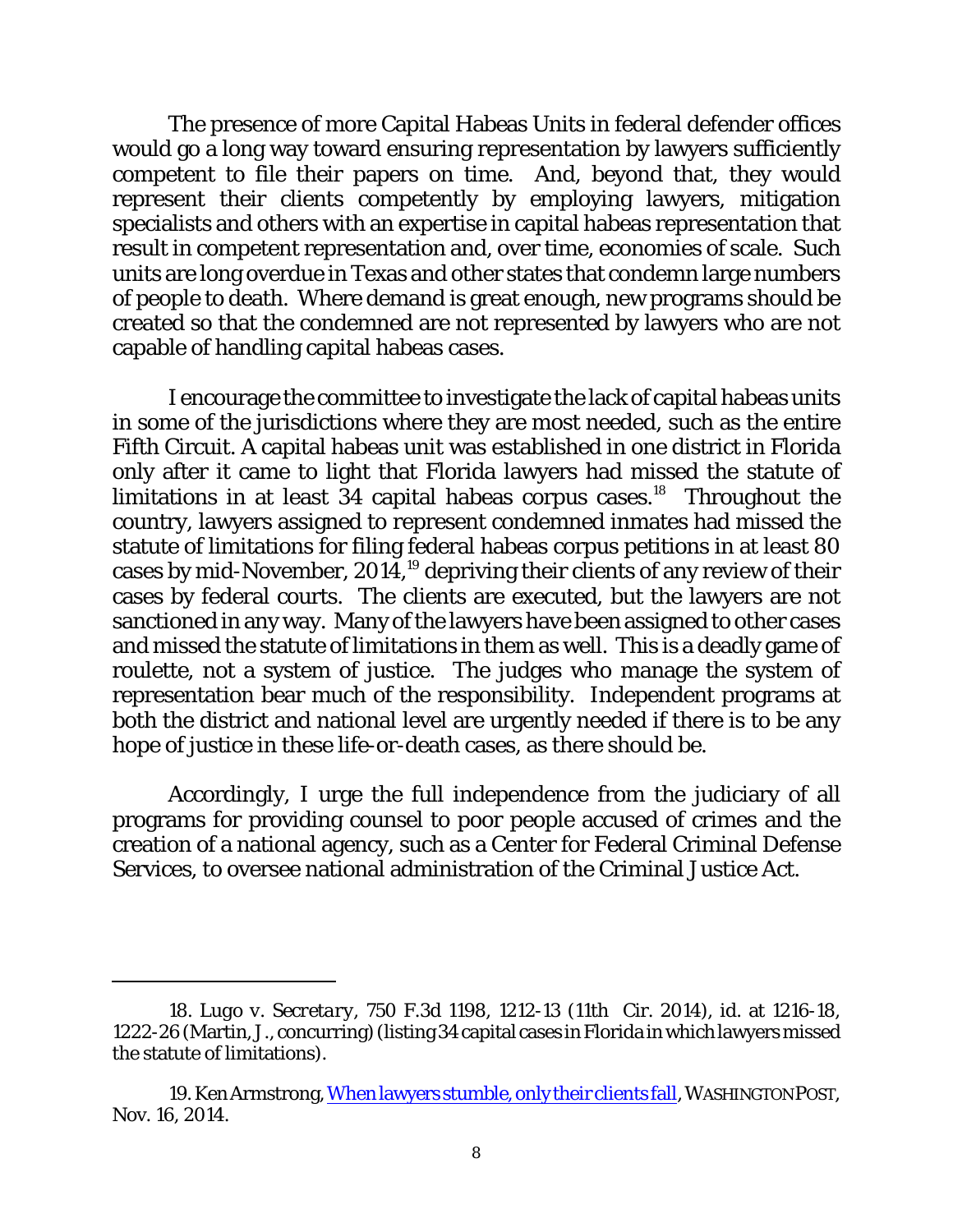# UNITED STATES COURT OF APPEALS FOR THE FIFTH CIRCUIT

### MEMORANDUM

| TO:          | All Chief Circuit Judges<br><b>All Circuit Executives</b><br>Mr. Gary Bowden                                                  |
|--------------|-------------------------------------------------------------------------------------------------------------------------------|
| <b>FROM:</b> | Edith H. Jones                                                                                                                |
| DATE:        | March 11, 2011                                                                                                                |
| RE:          | Cost Containment in "Complex" CJA cases, including federal<br>capital prosecutions and state and federal capital habeas cases |

Dear Colleagues:

For over a year, I have been reviewing the CJA applications in the above types of cases after they have been approved by the district court and preliminarily reviewed by the staff working under supervision of our Conference Attorney, Mr. Joe St. Amant. The vouchers have presented some unusual circumstances that I think warrant collegial discussion and/or standardized practices and procedures. Several of the anomalies I noticed tend to lead to cost increases that are probably unnecessary and that could be eliminated without harm to defense efforts. Others are matters of district court, circuit council, and even national procedure that are necessary to cost control. Any or all of these comments apply irrespective of a circuit's decision to retain a Case Budgeting Attorney to review CJA fees in general.

The importance of ensuring value for CJA representation can hardly be understated. The FJC Study on the CBA position notes that recently  $2.6\%$  of the CJA representations accounted for 33% of all vouchers paid, while 10% of the CJA representations accounted for 57% of the total costs. Margaret S. Williams,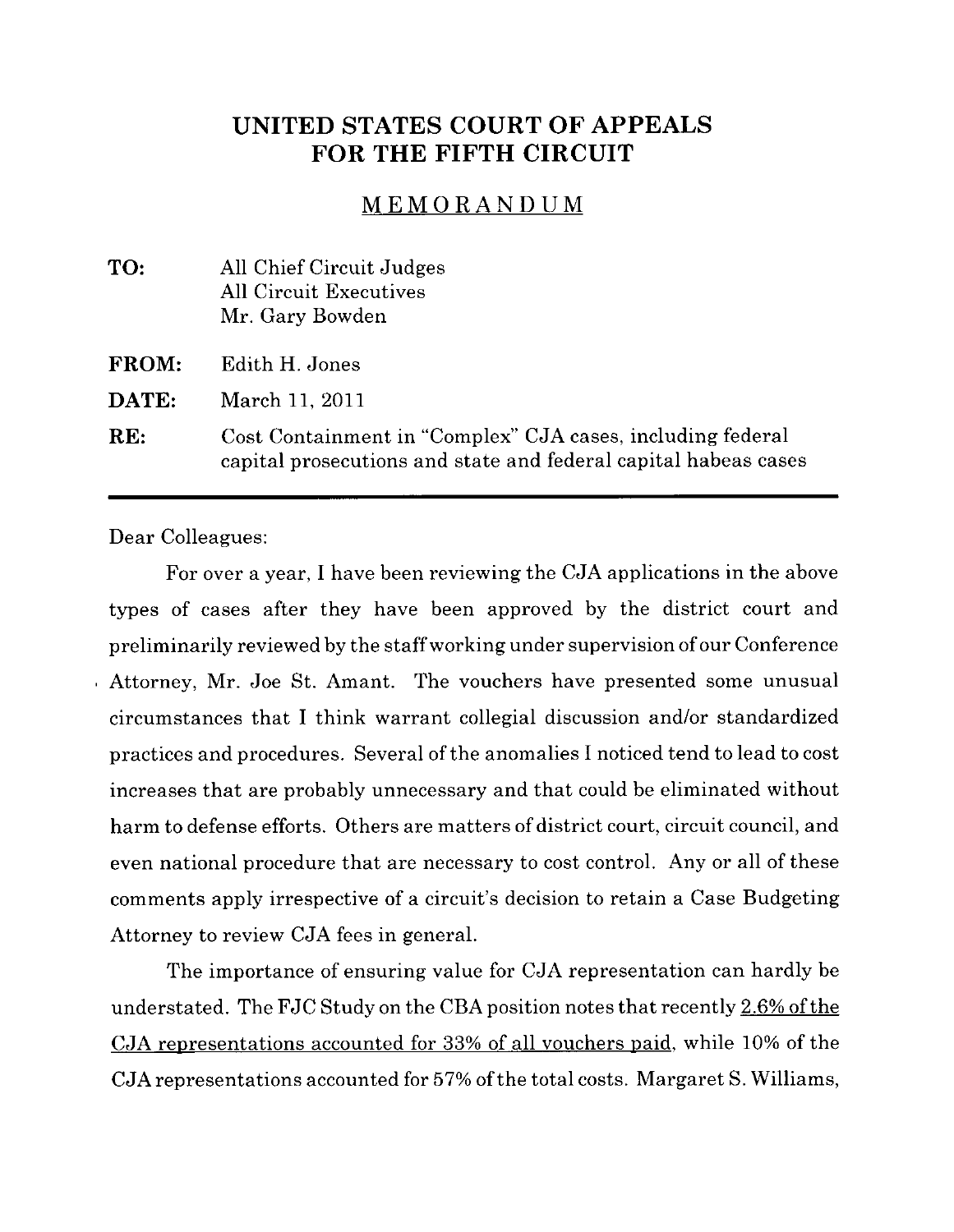Federal Judicial Center, Circuit CJA Case-Budgeting Attorney Pilot Project Evaluation 1 (Dec. 20, 2010). Chief Judge Kozinski's 9th Circuit materials reflect awareness of cost control. Finally, the 2010 update of the Spencer Report on federal death penalty prosecutions acknowledges the importance of controlling defense costs while ensuring high-quality representation.

The following observations and suggestions are intended to stimulate discussion and research, and ultimately, to create transparency in costaccounting that will enable circuits to better evaluate their standards.

#### 1. Practices of Defense Counsel

a. Hiring close relatives as paid members of the defense team. A couple of separate instances of these practices have occurred in this circuit. Because the spouses used different surnames, we only recently became aware of the situations. Nepotism should be avoided.

b. Retaining investigators or mitigation "experts" who are also attornevs. This practice should be discouraged, as it in essence increases the number of attorneys on the defense team. It can easily increase the costs by multiplying the conferences and coordination necessary among multiple counsel—*i.e.*, those labeled attorneys plus the investigators/mitigation experts. This practice also leads to conflicts of interest within the defense team, as it becomes advantageous to counsel who wear two hats-as "experts" and attorneys-not to constrain costs or encourage efficient use of the experts' time that will ultimately be paid by CJA funds.

c. Authorizing multiple, overlapping experts. In some cases in this circuit, counsel have retained up to three psychiatric/psychologist/neurologist-type experts in pursuit of various *Athins* and mitigation claims. The cost for each,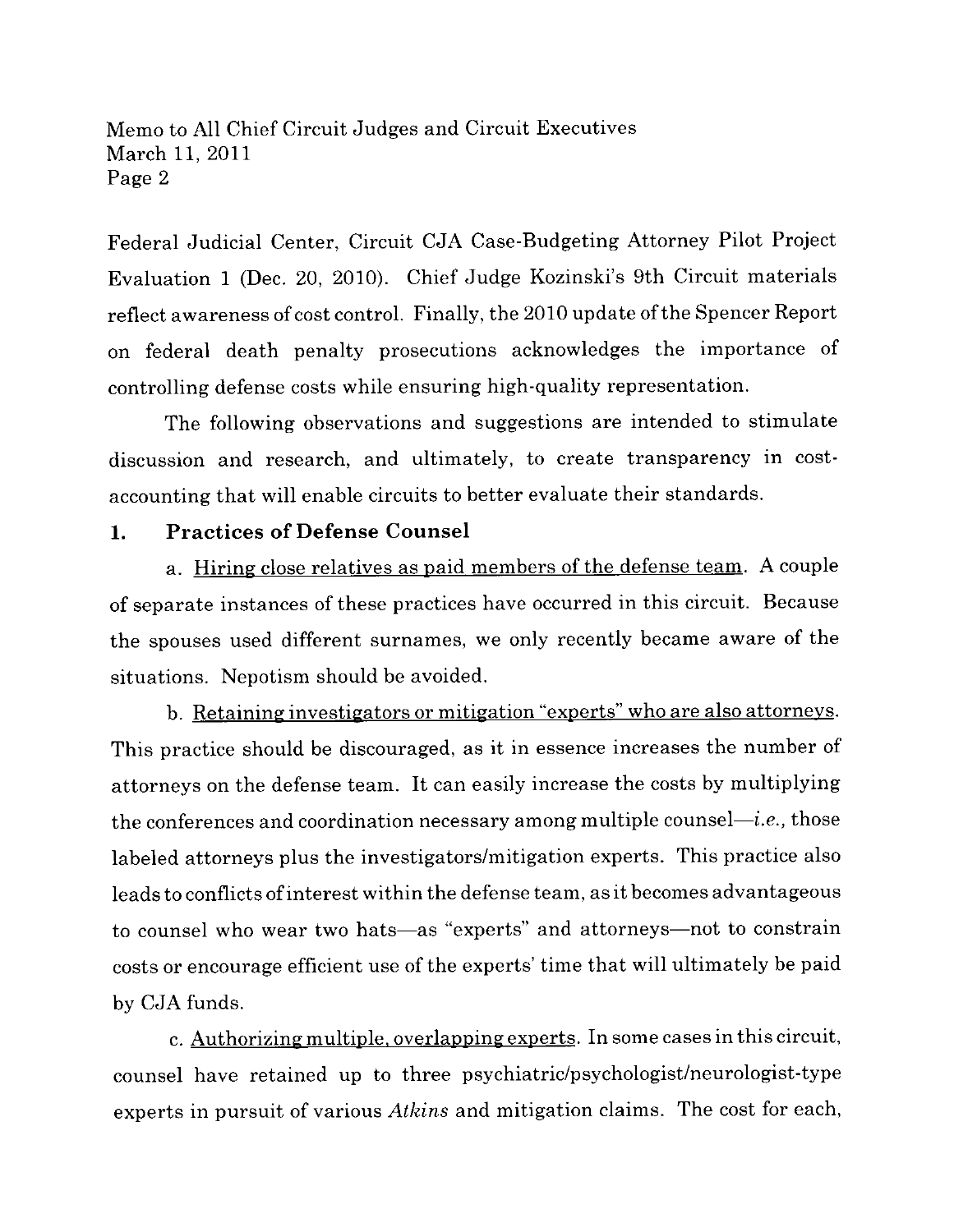whether or not a testifying expert, has ranged up to \$50,000. (In contrast, when our Judicial Council authorized full psychological workups of Judges Kent and Porteous in connection with their purported disabilities-a means to fend off their ultimate impeachments—the finest experts in Houston charged \$10,000 for services of them and their entire staffs.) It's also not unusual for the defense to request up to five or six additional types of experts. In the last year, for example, I have reviewed requests for experts in Mexican culture, tattoos, and jury consultants, to name a few. Courts should vigilantly scrutinize these requests and, preferably, place an outside dollar limit on all experts, leaving it to defense counsel to manage the budget to the defendant's best advantage and consistent with CJA guidelines of reasonableness and necessity.

d. Over-estimating expert costs. When counsel's budget for a particular expert is approved but exceeds what is ultimately needed, a ratchet effect may occur. In the next case, the budgeted amount, not the CJA voucher total, becomes the floor for that type of expert. I have seen budget requests premised only on the prior authorizations, without considering the lower CJA sums actually needed. This mistake should be avoided.

e. Appointing entirely new counsel to handle the appeals of federal death penalty cases from the district court. The Fifth Circuit's CJA implementation rules provide that, in all but the most unusual cases, trial counsel are expected to remain responsible for their client's case on appeal. But see 7A Guide to Judiciary Policy § 620.40 ("Ordinarily, the attorneys appointed to represent a death-sentenced federal appellant should include at least one attorney who did not represent the appellant at triaL"). Substitution of counsel, however, may dramatically increase the costs of representation.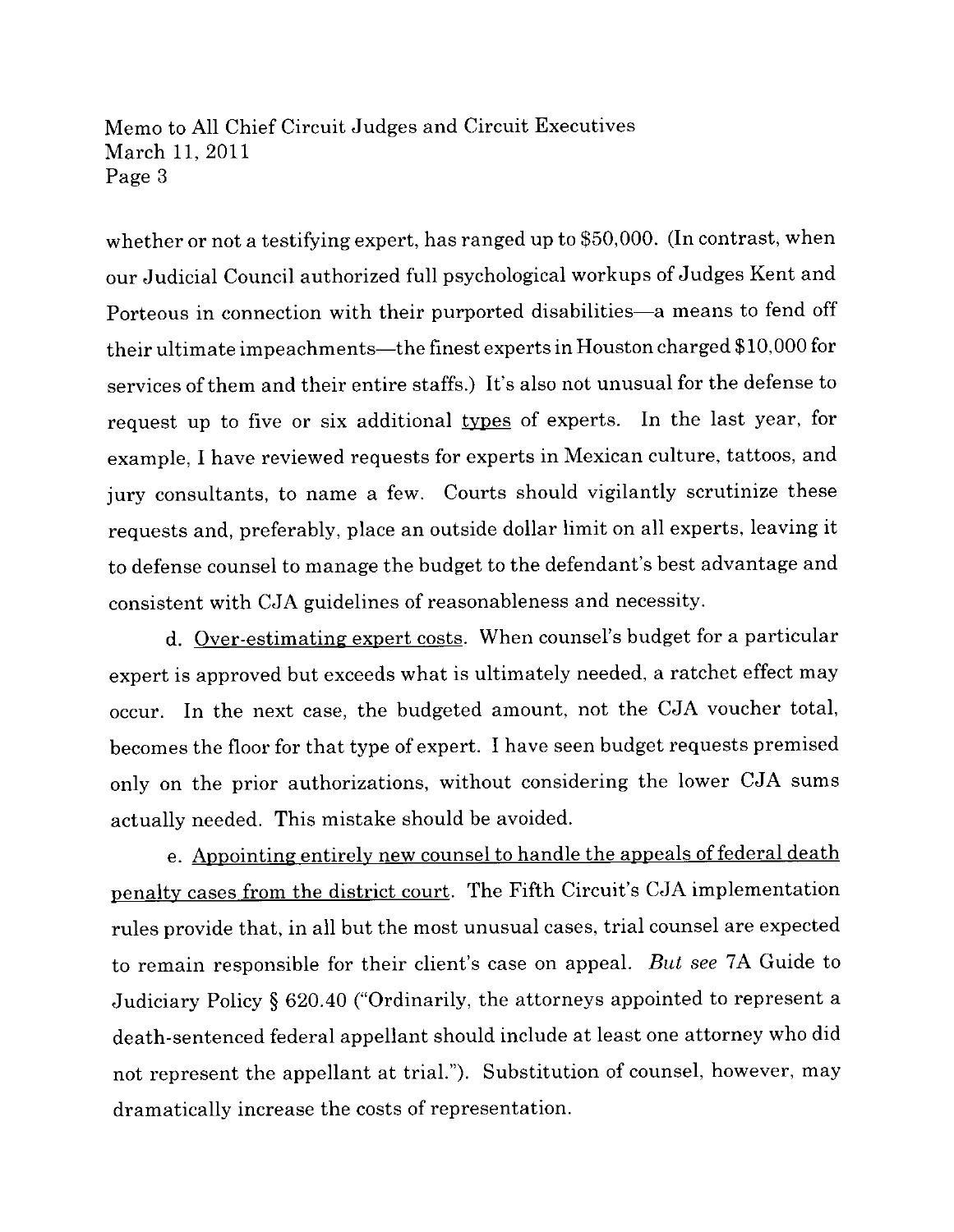f. Billing in tenths of an hour is required by the voucher instructions. Not enforcing this rule invites counsel and experts to overcharge for their services by using a larger minimum increment.

## 2. Administrative Practices of Circuit Councils and District Courts

a. Implement a Judicial Council resolution establishing guidelines for general costs of representation in capital prosecutions and capital habeas cases, such that CJA vouchers exceeding the minima must be approved by the Chief Judge or his/her designate. Non-capital cases already have presumptive maxima imposed by statute and the Guide, as do expenditures on experts and other service providers in capital cases.

b. Implement a Judicial Council resolution enabling the Chief Judge or his/her designate to approve a budget for federal capital and capital habeas cases whenever counsel anticipates that the costs of CJA representation will exceed the circuit's prescribed standards. See generally 7A Guide to Judiciary Policy § 640 (discussing desirability, purpose and scope of case budgets).

c. Armed with prescribed general cost standards, the Chief Judge, or designate, and presiding district judge should work together to fashion the budget and insist on compliance unless unusual circumstances warrant a deviation. In at least two cases, a district judge recommended, and I agreed, to a budget authorizing over 1000 hours per attorney for each of two defense counsel on a federal death penalty case. The expert budgets were capped at about \$85,000 per case. These are not niggardly amounts.

d. The district courts must insist that their clerks' offices effect holdbacks of about 20% after the CJA minimum payments have been made on any case.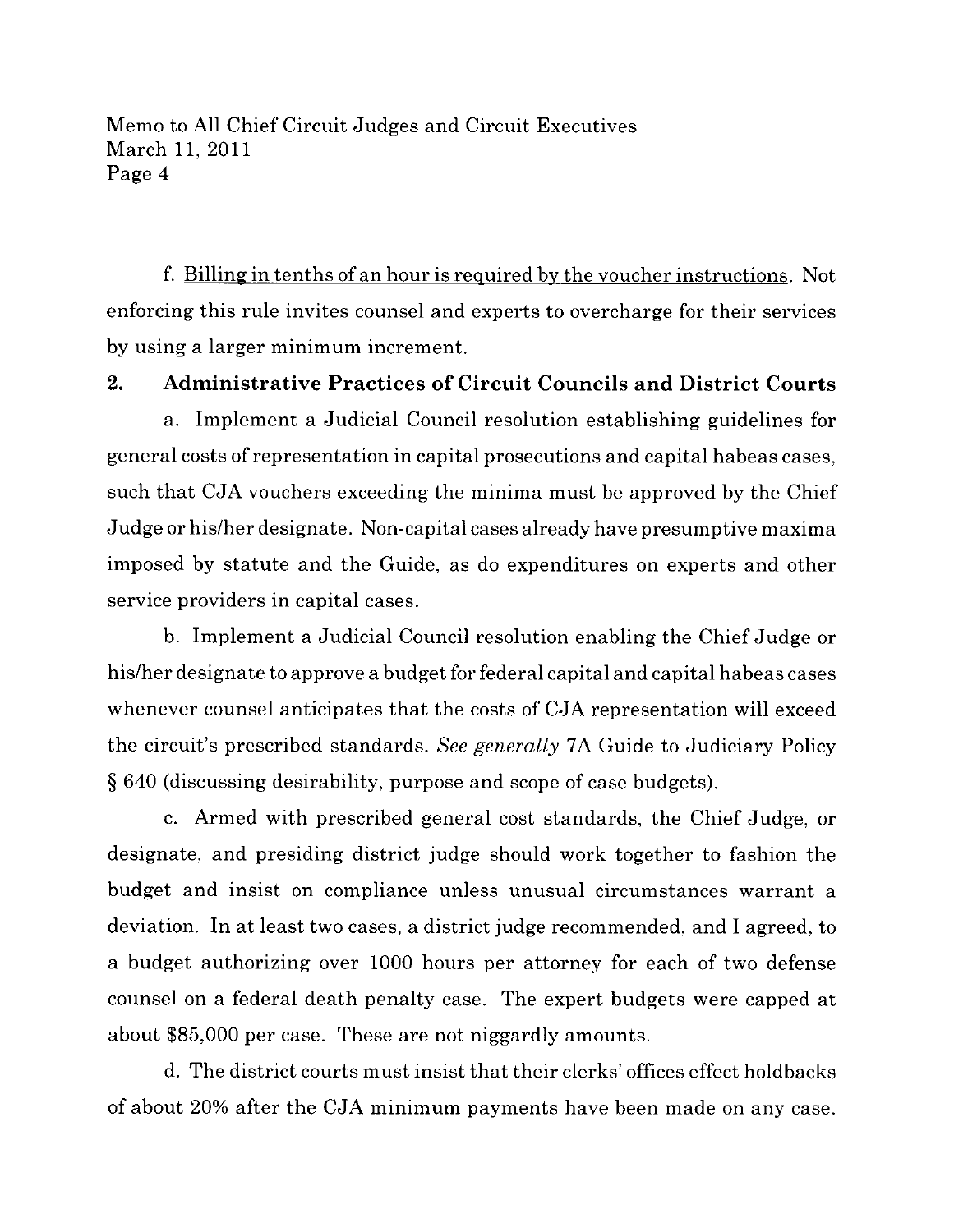At the conclusion of the case, the courts may approve or disapprove the final 20% payments consistent with CJA standards. In this circuit, some clerks' offices have not been attuned to their duties with regard to holdbacks, or there has been insufficient coordination with judges who had obtained budgets from counsel. Note that holdbacks for attorneys in capital cases have to be required by the circuit, as the Guide provides for them only in connection with interim payments to experts and other service providers in these cases.

e. When counsel's representation is subject to a budget, counsel should be required on each payment voucher for themselves and their experts to provide a running total of how much of the budget for that item has been consumed if the voucher is approved. This will eliminate the problem that judges, after having required a budget, are not as readily capable of monitoring compliance with it, or that a judge who becomes involved in the middle of the case may be wholly unfamiliar with the budget. It will also make much less likely an emergency request for more funding on the eve of triaL.

f. District courts should not delegate the review and/or analysis of these types of vouchers to a Federal Public Defender office, where the incentive for cost control will not be as pressing. Nor should the vouchers, much less budget matters in general, be delegated to "death penalty law clerks," except for ministerial assistance. Such law clerks by definition have even less expertise in assessing fees and expenses than do district and circuit court judges.

g. District courts must be encouraged to insist that the DOJ make a timely and not dilatory decision whether to prosecute a case as capital or non-capitaL. The updated Spencer Report reveals a dramatic difference in CJA costs between authorized and non-authorized federal capital cases. Holding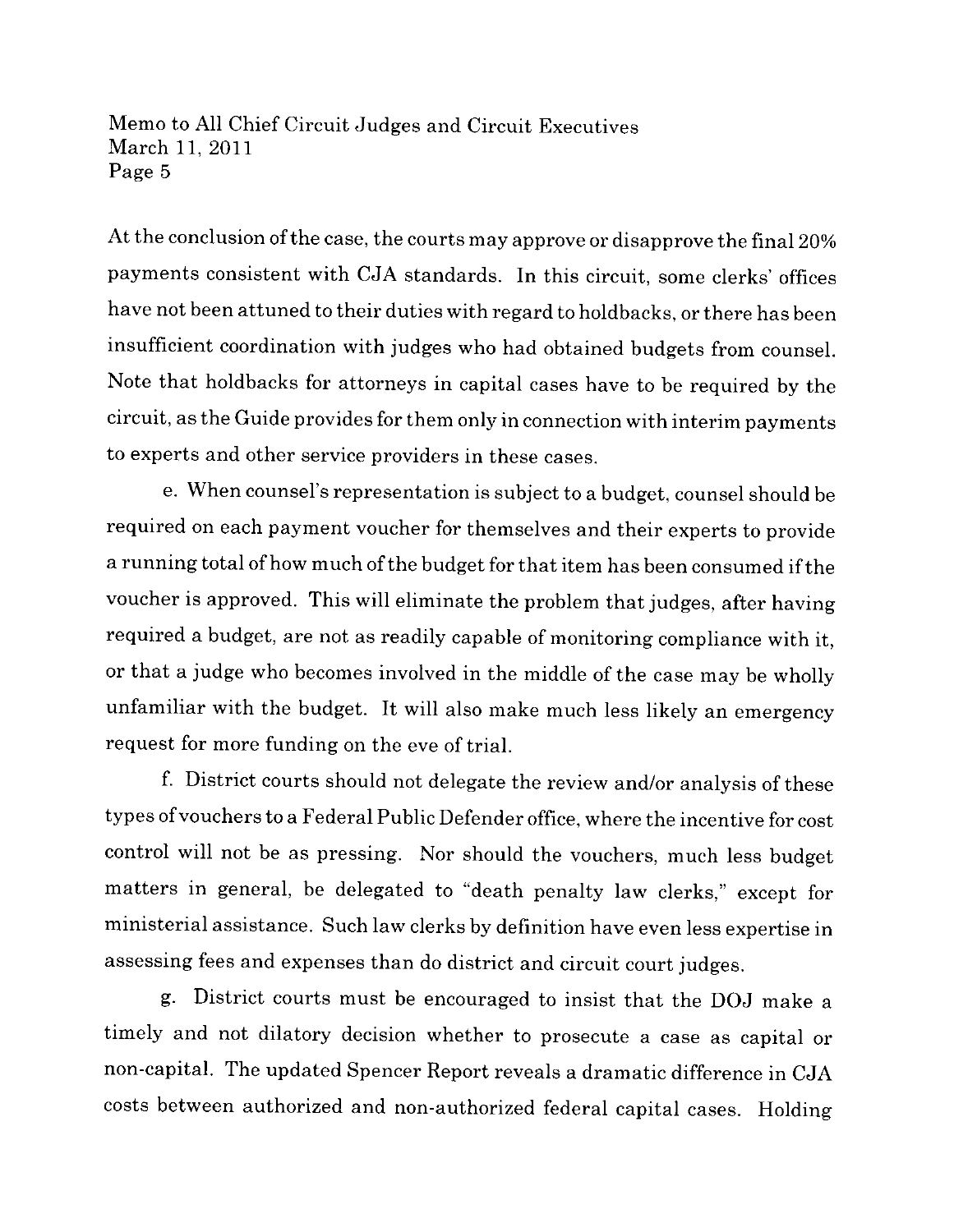open the possibility of capital prosecution forces the court to act as if it is overseeing a death penalty case, including the necessity of hiring two attorneys, who will expect higher hourly rates. In conjunction with this, district courts should advise counsel that while they are encouraged to conduct investigation and preparation in order to persuade DOJ not to prosecute a case for the death penalty, it is expected that the costs thereby incurred will not be duplicated in later trial preparation.

### 3. Recommendations for National Policies

a. Consider whether and to what extent full or partial CJA reimbursements should be paid to organizations or their individual employees whose function is to represent defendants charged with or convicted of capital crimes. The premise of CJA is to provide some payment for counsel to reimburse them for according Sixth Amendment rights to defendants. CJA is not intended to be fully remunerative of counsel's services. That is why we always thank CJA counsel when they appear for oral argument in the Fifth Circuit, because they have selflessly assisted the justice system. In the case of capital defense, however, outside organizations are run and funded precisely to provide representation in this highly specialized area. They gather funding from supporters who enjoy tax deductions for their contributions; law schools also allow such organizations access to their students through clinics that provide research at no cost. Clients' cases are therefore being subsidized outside the CJA process. There is no "opportunity cost" for these organizations, which CJA payments would offset. There is at least an argument, then, that professional advocacy organizations are providing counsel to these defendants, who are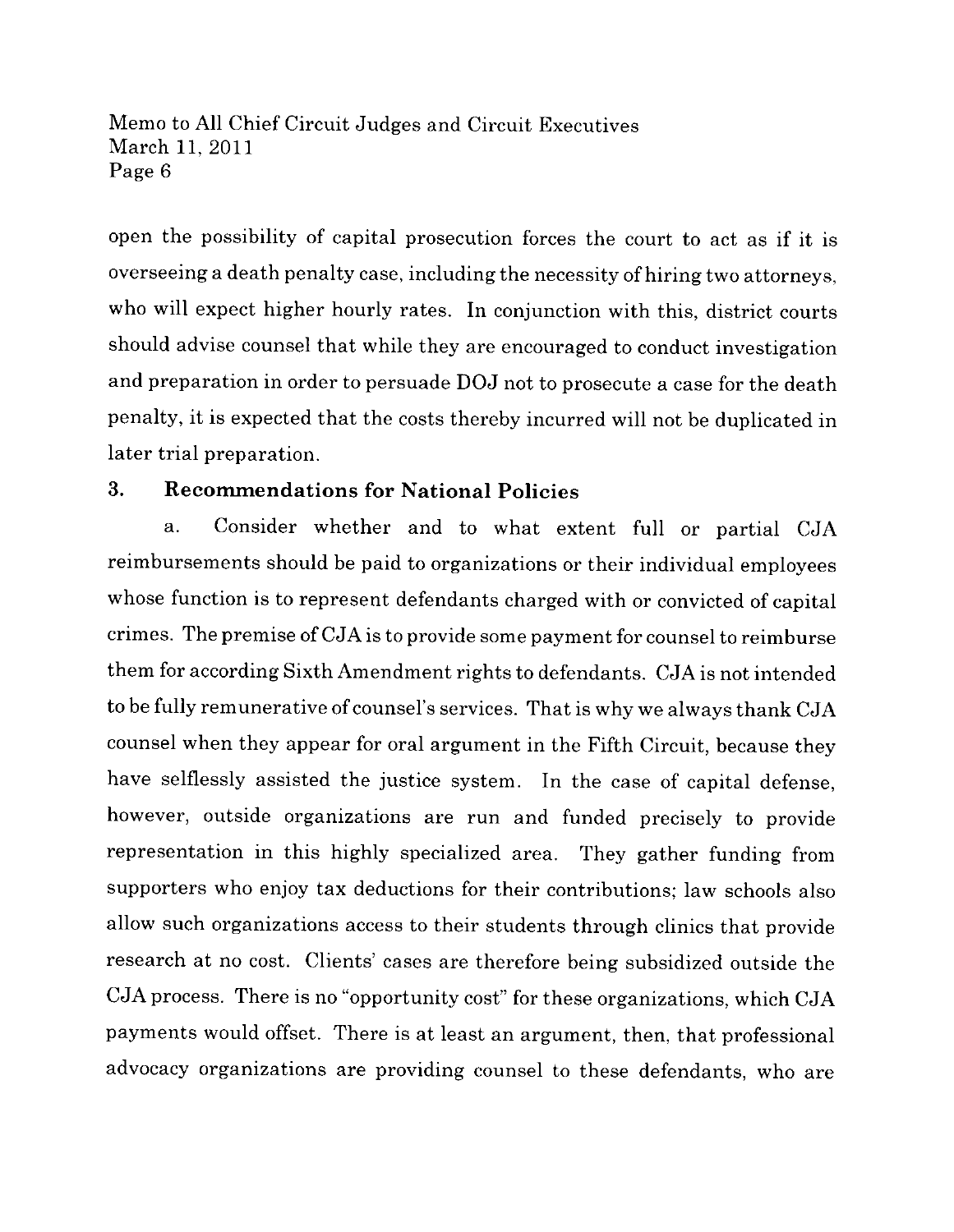therefore not deprived of representation and are in the same position as those who retained counsel with their own funds.

Even ifCJA reimbursements are appropriate, these organizations are also particularly likely to be using very junior lawyers in addition to experienced people. CJA payments should be reduced to reflect the use of inexperienced lawyers.

b. Do not allow Resource Counsel who are on contract to the AO through the Defender Services Committee also to serve as CJA counsel in death penalty cases. In this circuit, Resource Counsel see it as part of their job to file affidavits in court as "experts" attesting to attorney fee and cost requests by CJA counseL. Then, in other cases, they themselves request reimbursement as CJA counseL. The conflict of interest is obvious and need not be permitted.

c. Allow Chief Circuit Judges to approve or disapprove the practice of moving FPDs from one circuit to another to assist in the defense of capital cases. Currently, only a notification to the Chief Judges is required. This notification-only practice has three disadvantages. First, although notice is available, cross-circuit assignments obfuscate the FPD staffing needs in both transferor and transferee circuits, which is properly the province of each circuit court. Second, the Chief Judge of the receiving circuit often has a good vantage point from which to determine whether out of circuit assistance is really necessary to furnishing representation to a defendant. In this circuit, for instance, it made little sense for a district judge to "import" a California AFPD to handle a capital habeas case when capable counsel existed in Texas; the transportation costs from California were much higher, and there was no showing that the California AFPD was familiar with applicable Texas criminal